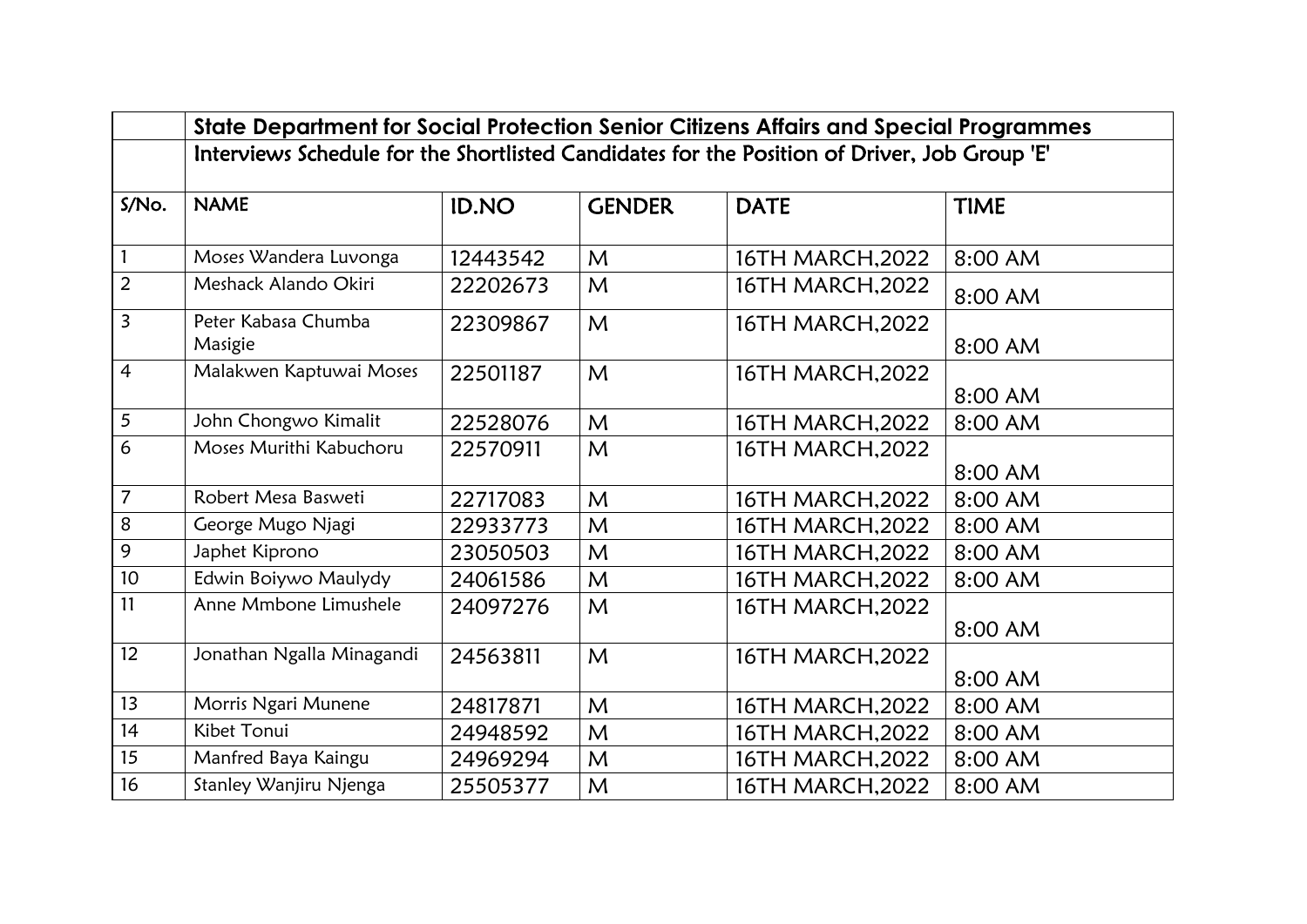| 17              | Olkiado Anthony Lemaiyan  | 25664880  | M | 16TH MARCH, 2022 |         |
|-----------------|---------------------------|-----------|---|------------------|---------|
|                 |                           |           |   |                  | 8:00 AM |
| 18              | Dancan Odhiambo Osoo      | 26341671  | M | 16TH MARCH, 2022 | 8:00 AM |
| 19              | Jackline Mokua Moraa      | 27277206  | M | 16TH MARCH, 2022 | 8:00 AM |
| 20              | Reuben Thairu Fidelis     | 27660746  | M | 16TH MARCH, 2022 | 8:00 AM |
| 21              | Franco Nyarieko Onkangi   | 27674733  | M | 16TH MARCH, 2022 |         |
|                 |                           |           |   |                  | 8:00 AM |
| 22              | Margaret Wangui           | 27701195  | M | 16TH MARCH, 2022 | 8:00 AM |
| 23              | Lameck Odanga Aminga      | 27973993  | M | 16TH MARCH, 2022 |         |
|                 | Basweti                   |           |   |                  | 8:00 AM |
| 24              | James Opinde Ochola       | 28224164  | M | 16TH MARCH, 2022 | 8:00 AM |
| 25              | Kennedy Kibet Koech       | 28485593  | M | 16TH MARCH, 2022 | 8:00 AM |
| 26              | Kirui Enock Kiprono       | 28500592  | M | 16TH MARCH, 2022 | 8:00 AM |
| 27              | Victor Khisia Machanga    | 28682474  | F | 16TH MARCH, 2022 | 8:00 AM |
| 28              | Patrick Waigwa Njuguna    | 29456800  |   | 16TH MARCH, 2022 | 8:00 AM |
| 29              | Patrick King'oo Musyoka   | 29817218  | M | 16TH MARCH, 2022 | 8:00 AM |
| 30              | Kenedy Kiptum Kiprotich   | 30519851  | M | 16TH MARCH, 2022 | 8:00 AM |
| 31              | Gabriel Wamura Gasiari    | 30757847  | M | 16TH MARCH, 2022 | 8:00 AM |
| 32              | Geoffrey Muchori Macharia | 30843947  | M | 16TH MARCH, 2022 |         |
|                 |                           |           |   |                  | 8:00 AM |
| 33              | Dan Juma Sikuku           | 31984090  | M | 16TH MARCH, 2022 | 8:00 AM |
| 34              | Christopher Mutua Mwose   | 32745979  | M | 16TH MARCH, 2022 |         |
|                 |                           |           |   |                  | 8:00 AM |
| $\overline{35}$ | Joseph Ouru               | 32750873  | M | 16TH MARCH, 2022 | 8:00 AM |
| 36              | Emmanuel Okwanyo Shikuku  | 35592241  | M | 16TH MARCH, 2022 |         |
|                 |                           |           |   |                  | 8:00 AM |
| 37              | Wilson Nyabaya Oduor      | 277793544 | M | 16TH MARCH, 2022 | 8:00 AM |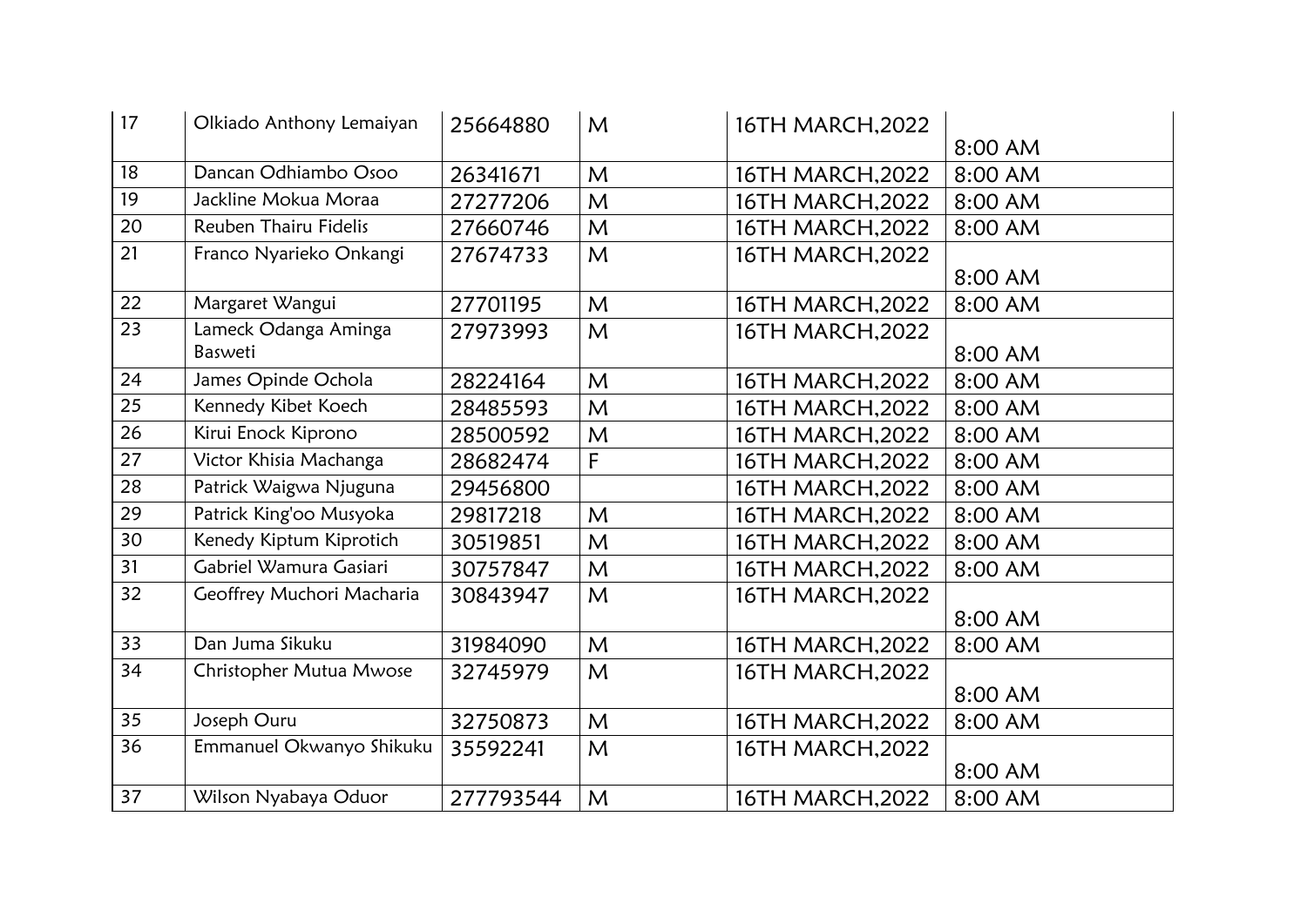| 38 | Ngome Moses Brightone      | 3733376  | M            | 17TH MARCH, |         |
|----|----------------------------|----------|--------------|-------------|---------|
|    |                            |          |              | 2022        | 8:00 AM |
| 39 | Alfred Otieno Opala        | 7200721  | M            | 17TH MARCH, |         |
|    |                            |          |              | 2022        | 8:00 AM |
| 40 | Benson Oketch Okello       | 11634942 | M            | 17TH MARCH, |         |
|    |                            |          |              | 2022        | 8:00 AM |
| 41 | Mwanzi Daniel Kiteme       | 11639205 | M            | 17TH MARCH, |         |
|    |                            |          |              | 2022        | 8:00 AM |
| 42 | Peter Wambugu Muriithi     | 13883670 | M            | 17TH MARCH, |         |
|    |                            |          |              | 2022        | 8:00 AM |
| 43 | Gilbert Chepkok Kpiruto    | 22168067 | M            | 17TH MARCH, |         |
|    |                            |          |              | 2022        | 8:00 AM |
| 44 | Martin Njagi Njeru         | 22522318 | M            | 17TH MARCH, |         |
|    |                            |          |              | 2022        | 8:00 AM |
| 45 | Benson Mbogo Mgigi         | 22531956 | M            | 17TH MARCH, |         |
|    |                            |          |              | 2022        | 8:00 AM |
| 46 | Sila Biwott Kiprono        | 22926229 | $\mathsf{M}$ | 17TH MARCH, |         |
|    |                            |          |              | 2022        | 8:00 AM |
| 47 | Charltone Ade Jarha        | 23108928 | M            | 17TH MARCH, |         |
|    |                            |          |              | 2022        | 8:00 AM |
| 48 | Chebii Kimutai Kevin       | 23609220 | M            | 17TH MARCH, |         |
|    |                            |          |              | 2022        | 8:00 AM |
| 49 | Muraguri Nicholas Ndirangu | 24124373 | M            | 17TH MARCH, |         |
|    |                            |          |              | 2022        | 8:00 AM |
| 50 | Clement Kaloki Nzioka      | 24145209 | M            | 17TH MARCH, |         |
|    |                            |          |              | 2022        | 8:00 AM |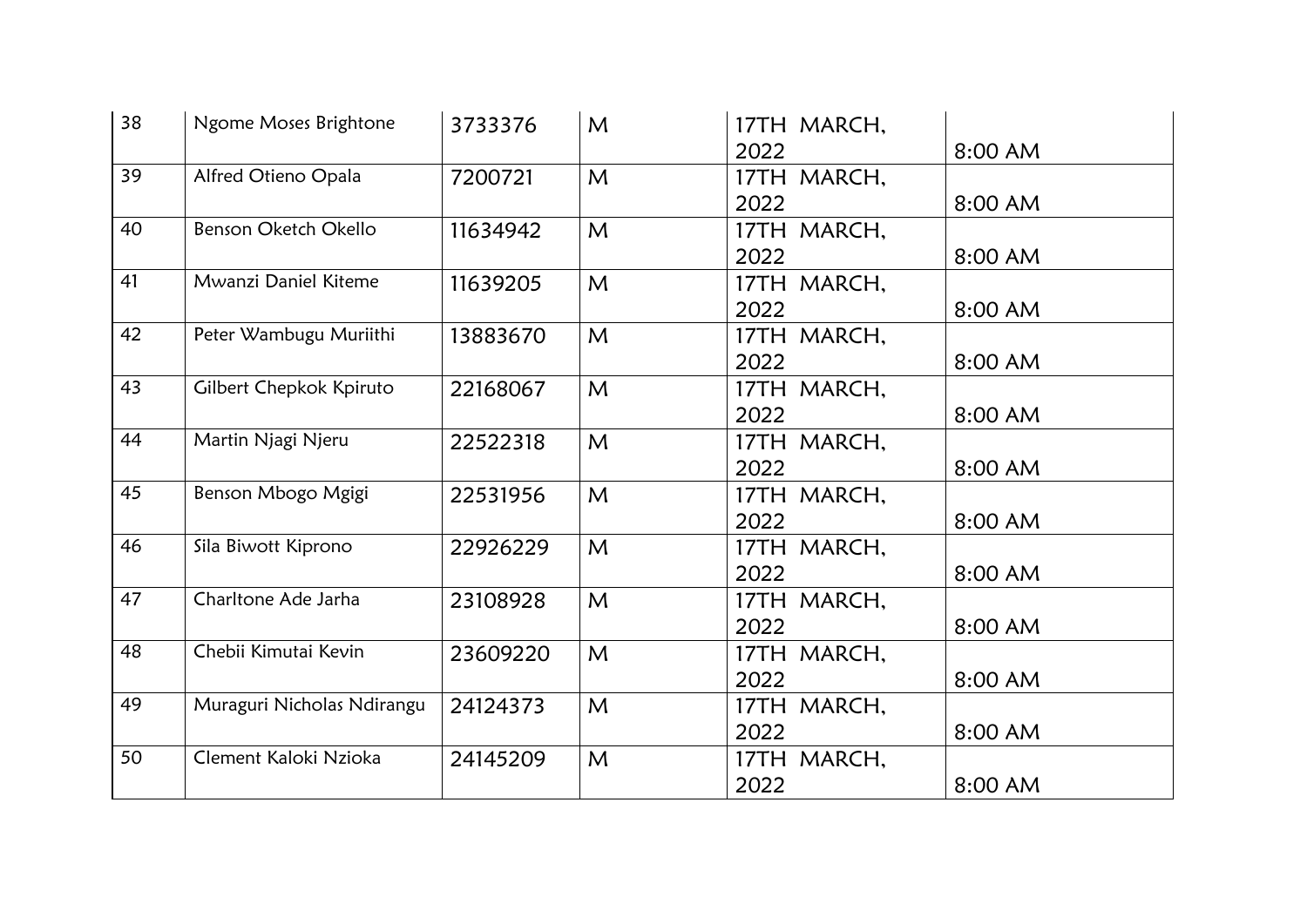| 51 | Wambugu Priscillah Nyawira | 24416701 | F            | 17TH MARCH, |         |
|----|----------------------------|----------|--------------|-------------|---------|
|    |                            |          |              | 2022        | 8:00 AM |
| 52 | Rungua Gilbert Nyamawi     | 24673455 | $\mathsf{M}$ | 17TH MARCH, |         |
|    |                            |          |              | 2022        | 8:00 AM |
| 53 | Fredrick Kiptoo Torotich   | 24729516 | M            | 17TH MARCH, |         |
|    |                            |          |              | 2022        | 8:00 AM |
| 54 | Simiyu Erick Wafula        | 25074873 | M            | 17TH MARCH, |         |
|    |                            |          |              | 2022        | 8:00 AM |
| 55 | Odeny Harbil Oduor         | 25222712 | M            | 17TH MARCH, |         |
|    |                            |          |              | 2022        | 8:00 AM |
| 56 | Rael Cheptoo               | 25238927 | F            | 17TH MARCH, |         |
|    |                            |          |              | 2022        | 8:00 AM |
| 57 | Anthony Kipkoech           | 25356250 | M            | 17TH MARCH, |         |
|    | Chepkweny                  |          |              | 2022        | 8:00 AM |
| 58 | Sigei Luke Kipngetich      | 25698209 | M            | 17TH MARCH, |         |
|    |                            |          |              | 2022        | 8:00 AM |
| 59 | John Njuguna Ngugi         | 25723802 | M            | 17TH MARCH, |         |
|    |                            |          |              | 2022        | 8:00 AM |
| 60 | Citaru Kavuze Guya         | 26195365 | M            | 17TH MARCH, |         |
|    |                            |          |              | 2022        | 8:00 AM |
| 61 | Evanson Kipngetich Koech   | 26458032 | $\mathsf{M}$ | 17TH MARCH, |         |
|    |                            |          |              | 2022        | 8:00 AM |
| 62 | Talam Joan Chepkogei       | 26500069 | M            | 17TH MARCH, |         |
|    |                            |          |              | 2022        | 8:00 AM |
| 63 | Grace Njeri Njenga         | 26673407 | $\mathsf{F}$ | 17TH MARCH, |         |
|    |                            |          |              | 2022        | 8:00 AM |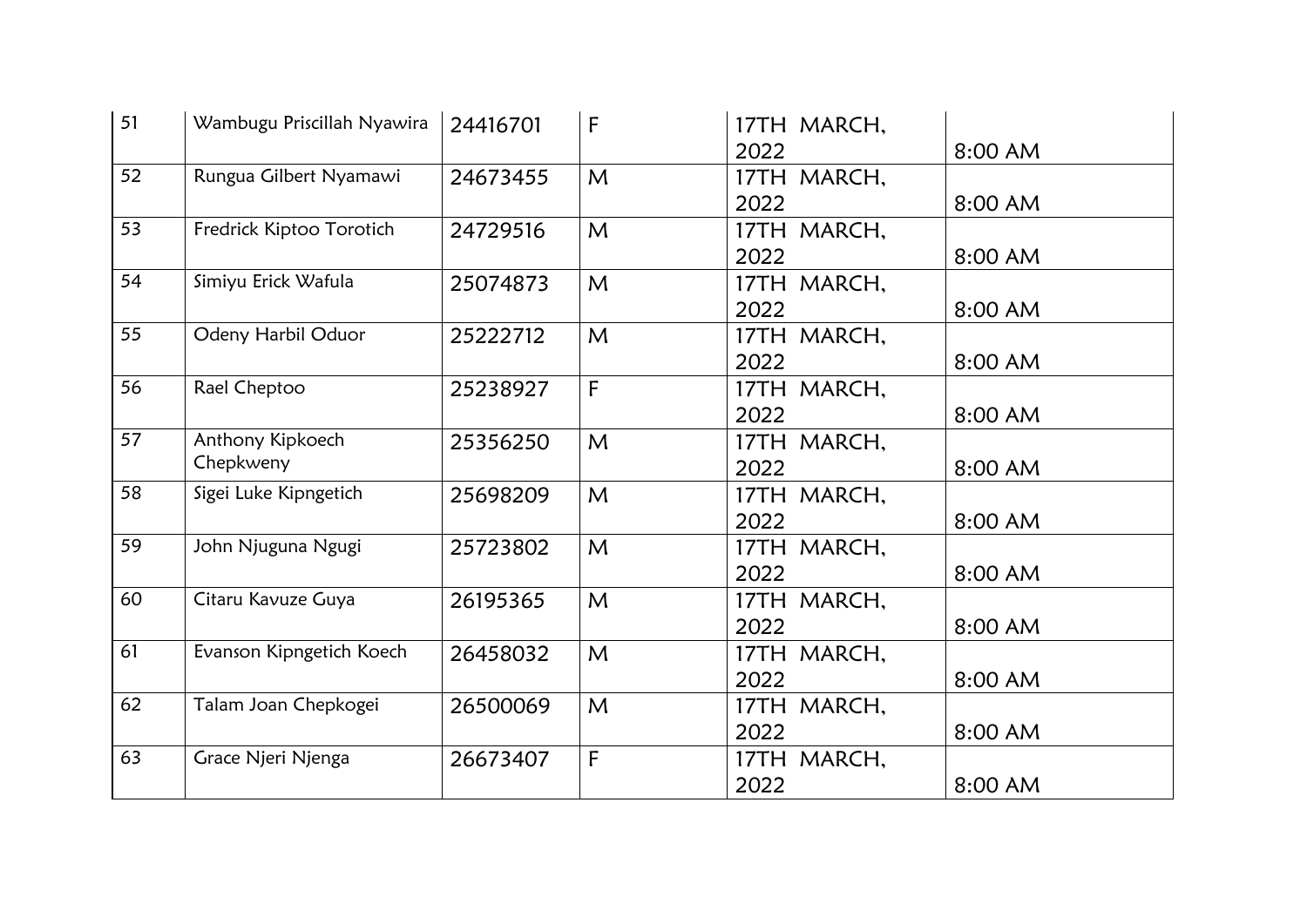| 64 | David Lukorito Wandili  | 27889890 | M            | 17TH MARCH, |         |
|----|-------------------------|----------|--------------|-------------|---------|
|    |                         |          |              | 2022        | 8:00 AM |
| 65 | Brian Ogoma Odhiambo    | 28133097 | M            | 17TH MARCH, |         |
|    |                         |          |              | 2022        | 8:00 AM |
| 66 | Rotich Joseph Kiptarus  | 28372044 | $\mathsf{M}$ | 17TH MARCH, |         |
|    |                         |          |              | 2022        | 8:00 AM |
| 67 | John Njoroge Gatembu    | 28692894 | M            | 17TH MARCH, |         |
|    |                         |          |              | 2022        | 8:00 AM |
| 68 | Elias Huho Ndirangu     | 29890379 | M            | 17TH MARCH, |         |
|    |                         |          |              | 2022        | 8:00 AM |
| 69 | Ben Keitany Kiplimo     | 29974916 | M            | 17TH MARCH, |         |
|    |                         |          |              | 2022        | 8:00 AM |
| 70 | Ndegwa Dvid Karuku      | 32259716 | M            | 17TH MARCH, |         |
|    |                         |          |              | 2022        | 8:00 AM |
| 71 | Tom Ombasa Ondieki      | 32294143 | M            | 17TH MARCH, |         |
|    |                         |          |              | 2022        | 8:00 AM |
| 72 | Wanjiku Telvin Macharia | 32354768 | F            | 17TH MARCH, |         |
|    |                         |          |              | 2022        | 8:00 AM |
| 73 | Nelson Nyagemi Ondimu   | 32533492 | M            | 17TH MARCH, |         |
|    |                         |          |              | 2022        | 8:00 AM |
| 74 | Nabori Dalvin Lemperin  | 32807833 | M            | 17TH MARCH, |         |
|    |                         |          |              | 2022        | 8:00 AM |
| 75 | Bornface Oyengo         | 33081364 | M            | 17TH MARCH, |         |
|    |                         |          |              | 2022        | 8:00 AM |
| 76 | Merama Enock Chacha     | 33586632 | M            | 17TH MARCH, |         |
|    |                         |          |              | 2022        | 8:00 AM |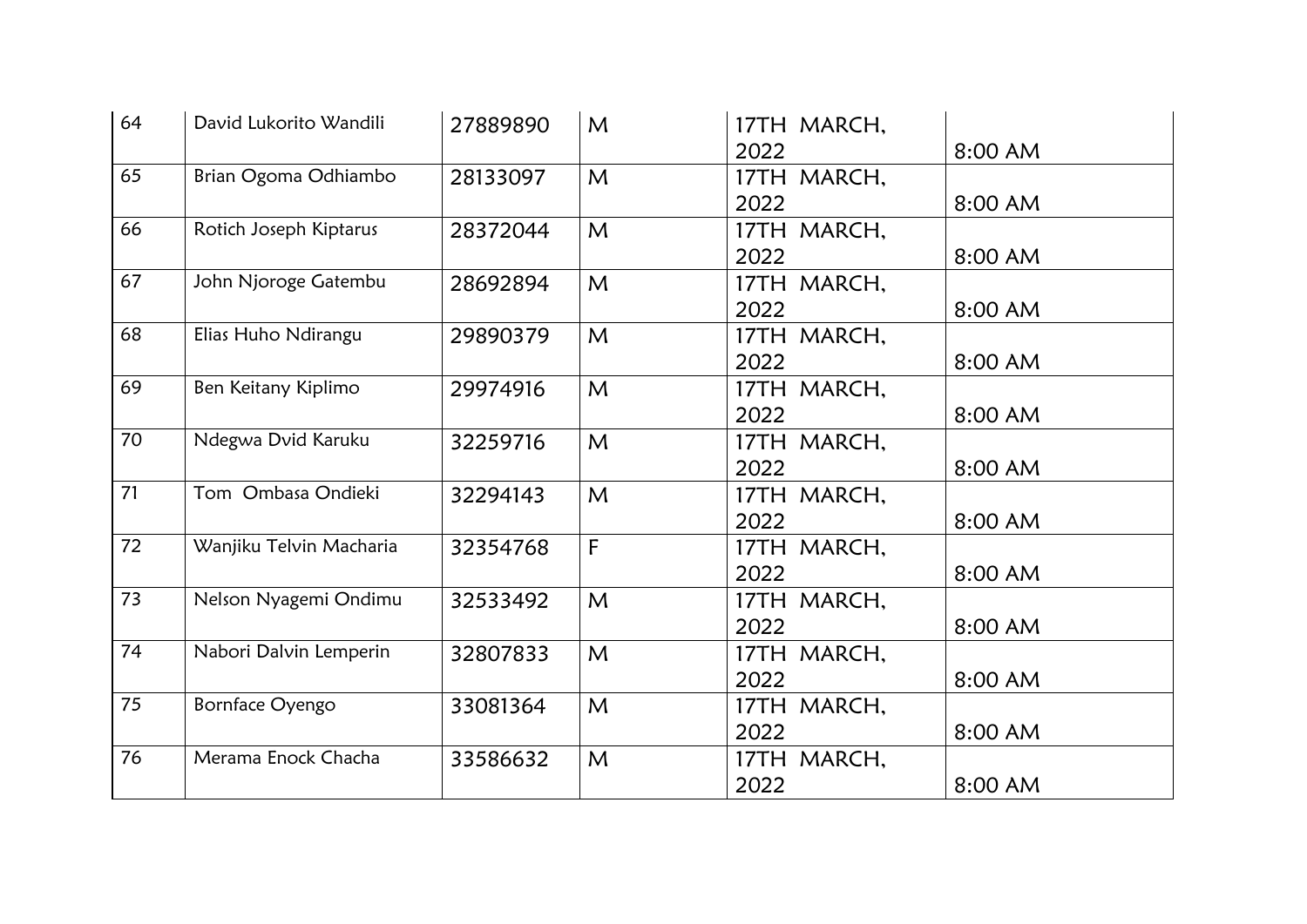| 77 | Gerald Kipruto Keter     | 34003597       | M            | 17TH MARCH,      |         |
|----|--------------------------|----------------|--------------|------------------|---------|
|    |                          |                |              | 2022             | 8:00 AM |
| 78 | Mushivajiradovan Ihaji   | 34050163       | $\mathsf{M}$ | 17TH MARCH,      |         |
|    |                          |                |              | 2022             | 8:00 AM |
| 79 | Linus Kipng'eno Cheruyot | 36992674       | $\mathsf{M}$ | 17TH MARCH,      |         |
|    |                          |                |              | 2022             | 8:00 AM |
| 80 | Mogire Anyona Kevin      | 37083698       | $\mathsf{M}$ | 17TH MARCH,      |         |
|    |                          |                |              | 2022             | 8:00 AM |
| 81 | Mbogo Gabriel Titus      | 1.3705E+10     | $\mathsf{F}$ | 17TH MARCH,      |         |
|    |                          |                |              | 2022             | 8:00 AM |
| 82 | Nyarieko Franco Onkangi  | 2767733        | M            |                  |         |
|    |                          |                |              | 17th March, 2022 | 8:00 AM |
| 83 | Mawels Daniel Sila       | 27421585       | F            | 17th March, 2022 | 8:00 AM |
| 84 | Swalehe Idd Mwaghogho    | 27937168       | $\mathsf{M}$ |                  |         |
|    |                          |                |              | 17th March, 2022 | 8:00 AM |
| 85 | Vincent Loning'o Lonez   | $\overline{O}$ | M            | 23rd March, 2022 | 8:00 AM |
| 86 | Denni Nyaga Fun          | $\overline{0}$ | M            | 23rd March, 2022 | 8:00 AM |
| 87 | Alex Ndiema              | 30888          | M            | 23rd March, 2022 | 8:00 AM |
| 88 | Mwarage Charles Ndungu   | 2595588        | M            |                  |         |
|    |                          |                |              | 23rd March, 2022 | 8:00 AM |
| 89 | Nyamao Andrew Ombati     | 9910917        | $\mathsf{M}$ |                  |         |
|    |                          |                |              | 23rd March, 2022 | 8:00 AM |
| 90 | Akalongo Arthur Daniel   | 12706403       | $\mathsf{M}$ | 23rd March, 2022 | 8:00 AM |
| 91 | Ouko Job Odongo          | 13185155       | M            | 23rd March, 2022 | 8:00 AM |
| 92 | Josiah Kipkemboi Arusei  | 13691537       | M            | 23rd March, 2022 | 8:00 AM |
| 93 | Mbogo Gabriel Titus      | 13705164       | F            | 23rd March, 2022 | 8:00 AM |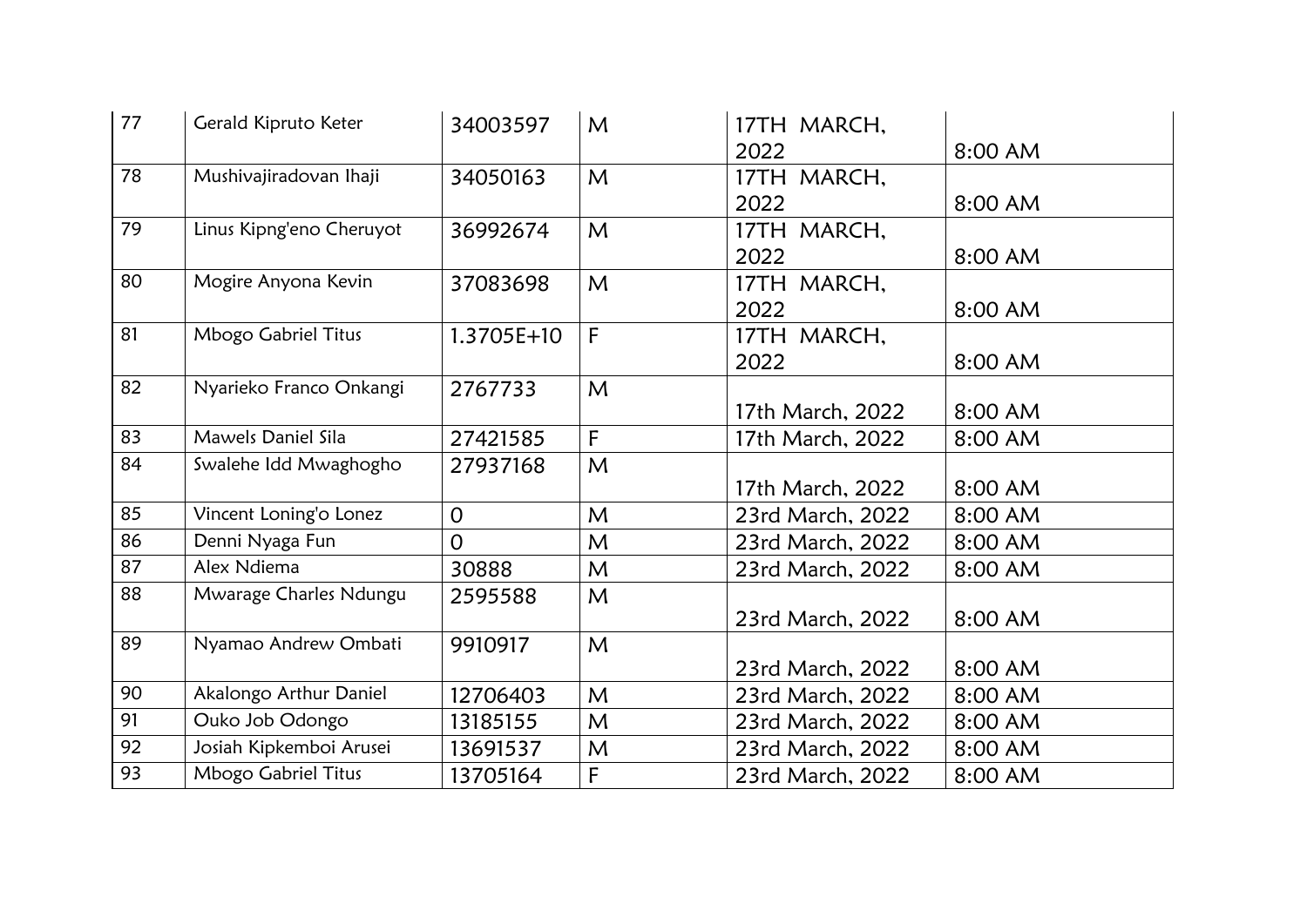| 94              | Langat Geofrey Kipruto  | 14438504 | M            | 23rd March, 2022 | 8:00 AM |
|-----------------|-------------------------|----------|--------------|------------------|---------|
| 95              | Naman Okamo Agembo      | 20297981 | M            | 23rd March, 2022 | 8:00 AM |
| 96              | Kayeli Alex Lubanga     | 20613431 | M            | 23rd March, 2022 | 8:00 AM |
| $\overline{97}$ | Jackson Mweda Kula      | 20989200 | M            | 23rd March, 2022 | 8:00 AM |
| 98              | Simon Kimemu Ngigi      | 21349531 | M            | 23rd March, 2022 | 8:00 AM |
| 99              | Silverus Tabut Kipruto  | 21387080 | $\mathsf{M}$ | 23rd March, 2022 | 8:00 AM |
| 100             | Samwel Mutai Koech      | 21624263 | M            | 23rd March, 2022 | 8:00 AM |
| 101             | Feris Chiluma Kenga     | 21791816 | M            | 23rd March, 2022 | 8:00 AM |
| 102             | Lomechan Peter Apopong  | 21833208 | $\mathsf{M}$ |                  |         |
|                 |                         |          |              | 23rd March, 2022 | 8:00 AM |
| 103             | Machoki Alex Mwenda     | 22091822 | M            | 23rd March, 2022 | 8:00 AM |
| 104             | Gibson Mutai Sergon     | 22232739 | M            | 23rd March, 2022 | 8:00 AM |
| 105             | Patrick Mbote Gatheria  | 22297975 | M            | 23rd March, 2022 | 8:00 AM |
| 106             | Julius Kipkoech         | 22300693 | M            | 23rd March, 2022 | 8:00 AM |
| 107             | Felix Kipkoech Kiptoo   | 22367292 | M            | 23rd March, 2022 | 8:00 AM |
| 108             | Mwenda Paul Bruno       | 22417893 | M            | 23rd March, 2022 | 8:00 AM |
| 109             | Joseph Kinyua Njiru     | 22432141 | M            | 23rd March, 2022 | 8:00 AM |
| 110             | Gichubi Eunice Waruguru | 22435327 | $\mathsf{F}$ |                  |         |
|                 |                         |          |              | 23rd March, 2022 | 8:00 AM |
| 111             | Titus Muiruri Ndwiga    | 22470742 | M            | 23rd March, 2022 | 8:00 AM |
| 112             | Kipkorir Zaccaeus Kibet | 22578441 | M            | 23rd March, 2022 | 8:00 AM |
| 113             | Chebunyei Leonard       | 22670312 | M            |                  |         |
|                 | Kipchumba               |          |              | 23rd March, 2022 | 8:00 AM |
| 114             | Bernard Bett Kipngetich | 22708465 | $\mathsf{M}$ | 23rd March, 2022 | 8:00 AM |
| 115             | Kennedy Omondi Juma     | 22777008 | M            | 23rd March, 2022 | 8:00 AM |
| 116             | Lanogwa Mathew Amoyi    | 22826978 | M            | 23rd March, 2022 | 8:00 AM |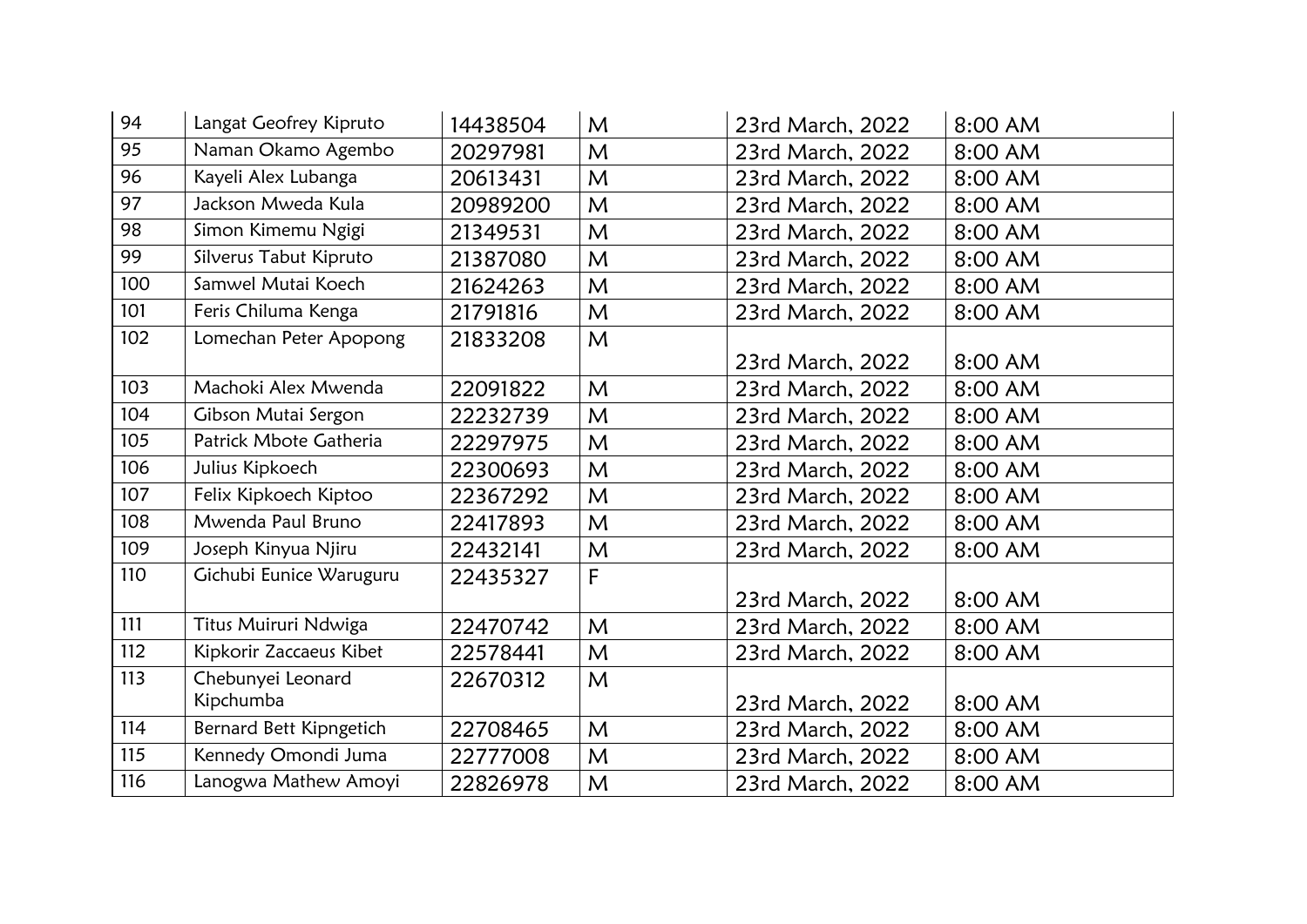| 117 | Faneul Wabwile Juma          | 23007515 | M            | 23rd March, 2022 | 8:00 AM |
|-----|------------------------------|----------|--------------|------------------|---------|
| 118 | Bernard Ngeno                | 23054916 | M            | 23rd March, 2022 | 8:00 AM |
| 119 | Irungu Joseph Njue           | 23115505 | M            | 23rd March, 2022 | 8:00 AM |
| 120 | Ndiritu Esther Muthoni       | 23124787 | F            | 23rd March, 2022 | 8:00 AM |
| 121 | Wokabi James Gichuki         | 23136296 | $\mathsf{M}$ | 23rd March, 2022 | 8:00 AM |
| 122 | Osiemo Henry Omiengo         | 23214752 | M            | 23rd March, 2022 | 8:00 AM |
| 123 | Wilson Juma Esiranga         | 23259761 | M            | 23rd March, 2022 | 8:00 AM |
| 124 | Samuel Ndana Maina           | 23430005 | M            | 23rd March, 2022 | 8:00 AM |
| 125 | Daniel Wathuo Wahaba         | 23435217 | M            | 23rd March, 2022 | 8:00 AM |
| 126 | William Kisege               | 23535553 | M            | 23rd March, 2022 | 8:00 AM |
| 127 | <b>Bii Cheruiyot Hillary</b> | 23538179 | M            | 23rd March, 2022 | 8:00 AM |
| 128 | Josphat Esendi Sonnie        | 23761541 | M            | 23rd March, 2022 | 8:00 AM |
| 129 | Halake Abdi Adan             | 23766462 | M            | 23rd March, 2022 | 8:00 AM |
| 130 | Selline Awuor Oluoch         | 23881423 | F            | 23rd March, 2022 | 8:00 AM |
| 131 | Julius Kisilu Kioko          | 23974553 | $\mathsf{M}$ | 23rd March, 2022 | 8:00 AM |
| 132 | Anyona Abraham Ogaro         | 24040413 | M            | 23rd March, 2022 | 8:00 AM |
| 133 | Julius Wanyama Khakina       | 24106197 | M            | 23rd March, 2022 | 8:00 AM |
| 134 | Cyrus Kipkoech Langat        | 24135295 | M            | 23rd March, 2022 | 8:00 AM |
| 135 | Nyakweba Meshack             | 24236803 | M            |                  |         |
|     | Nyamwaya                     |          |              | 23rd March, 2022 | 8:00 AM |
| 136 | Edwin Machas Labiro          | 24480841 | M            | 23rd March, 2022 | 8:00 AM |
| 137 | Kiprop Philip Kiprono        | 24668791 | M            | 23rd March, 2022 | 8:00 AM |
| 138 | Njeri Samuel Maina           | 24710575 | F            | 23rd March, 2022 | 8:00 AM |
| 139 | Wilson Ochola Odero          | 25139820 | M            | 23rd March, 2022 | 8:00 AM |
| 140 | <b>Billy Barno</b>           | 25168878 | M            | 23rd March, 2022 | 8:00 AM |
| 141 | Robert Kemboi                | 25272615 | M            | 23rd March, 2022 | 8:00 AM |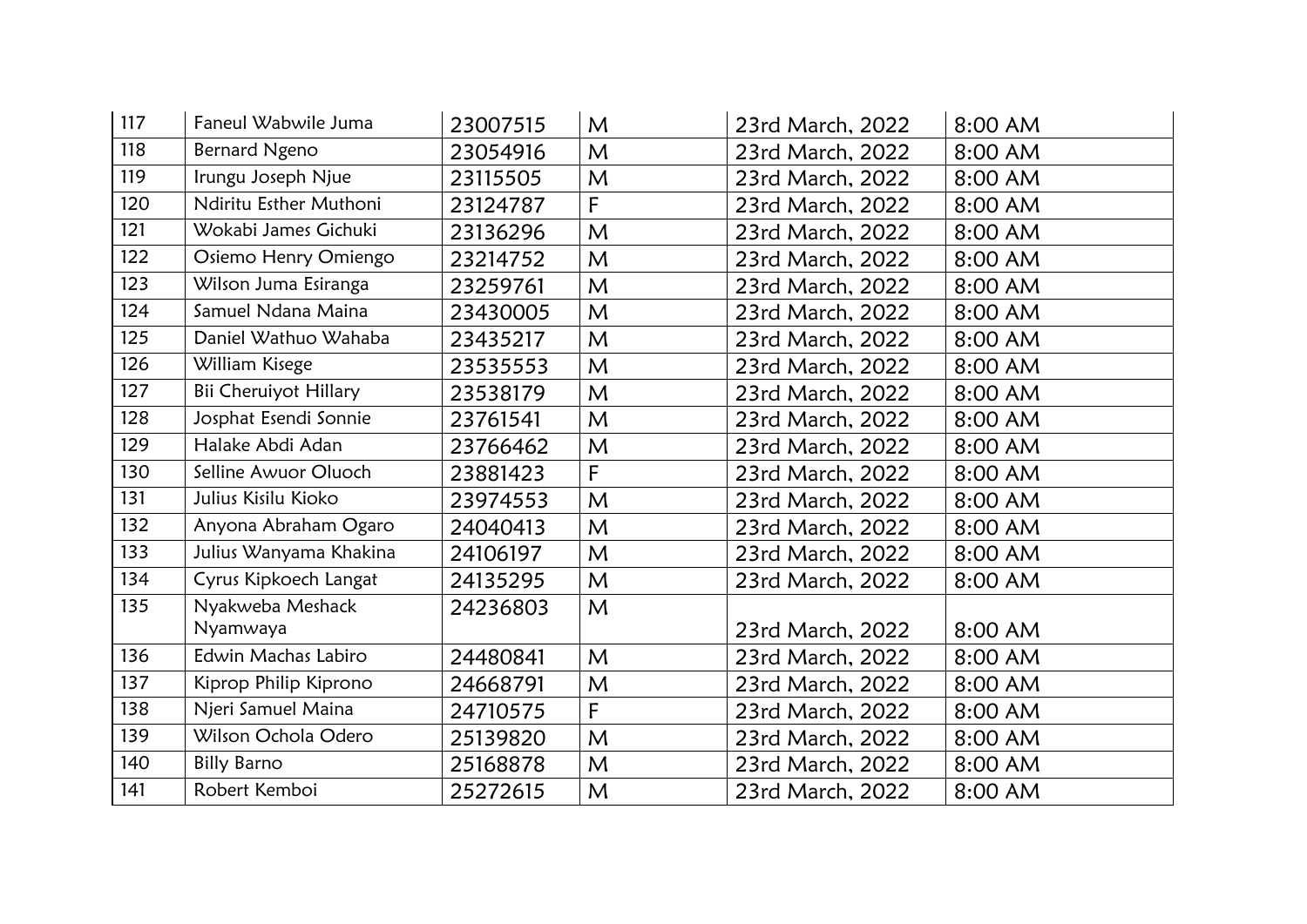| 142 | Omuse Edwin Ainok         | 25278154 | M | 23rd March, 2022 | 8:00 AM |
|-----|---------------------------|----------|---|------------------|---------|
| 143 | Kipchumba James Rop       | 25392932 | M | 23rd March, 2022 | 8:00 AM |
| 144 | Kiplelgo Gilbert Kipanui  | 25588605 | M | 23rd March, 2022 | 8:00 AM |
| 145 | Chrispus Muchoki Muchoki  | 25731517 | M |                  |         |
|     |                           |          |   | 23rd March, 2022 | 8:00 AM |
| 146 | Ndung'u Joseph Gichui     | 25895951 | M | 23rd March, 2022 | 8:00 AM |
| 147 | Mokaya Geofrey Onteri     | 25978460 | M | 23rd March, 2022 | 8:00 AM |
| 148 | John Kahindi Karisa       | 26013258 | M | 23rd March, 2022 | 8:00 AM |
| 149 | Dominic Njuwe Tina        | 26030777 | M | 23rd March, 2022 | 8:00 AM |
| 150 | Jacob Ochieng Ogonda      | 26151050 | M | 23rd March, 2022 | 8:00 AM |
| 151 | Mulwa Joseph              | 26237359 | M | 23rd March, 2022 | 8:00 AM |
| 152 | Zablon Wafula Swali       | 26279246 | M | 23rd March, 2022 | 8:00 AM |
| 153 | John Mwangi Irungu        | 26318259 | M | 23rd March, 2022 | 8:00 AM |
| 154 | Jilani Sunday Mwamuye     | 26405398 | M | 23rd March, 2022 | 8:00 AM |
| 155 | Robinson Gaguru Ngoru     | 26477902 | M | 23rd March, 2022 | 8:00 AM |
| 156 | Kevin Bichamia Mauti      | 26565033 | M | 23rd March, 2022 | 8:00 AM |
| 157 | Martin Ng'etich Kiprotich | 26720366 | M | 23rd March, 2022 | 8:00 AM |
| 158 | Fred Mesui Kimtai         | 27007569 | M | 23rd March, 2022 | 8:00 AM |
| 159 | Yegon Kiplagat            | 27093833 | M | 23rd March, 2022 | 8:00 AM |
| 160 | Betty Ngetich Chelangat   | 27191265 | M | 23rd March, 2022 | 8:00 AM |
| 161 | Patrick Kipyegon Bii      | 27220249 | M | 23rd March, 2022 | 8:00 AM |
| 162 | Nyakundi Benard Matunda   | 27303634 | M |                  |         |
|     |                           |          |   | 23rd March, 2022 | 8:00 AM |
| 163 | Mwangovya Allan Kai       | 27379413 | M | 23rd March, 2022 | 8:00 AM |
| 164 | Onsase Eric Machuki       | 27381708 | M | 23rd March, 2022 | 8:00 AM |
| 165 | Kiilu Benson Muia         | 27683585 | M | 23rd March, 2022 | 8:00 AM |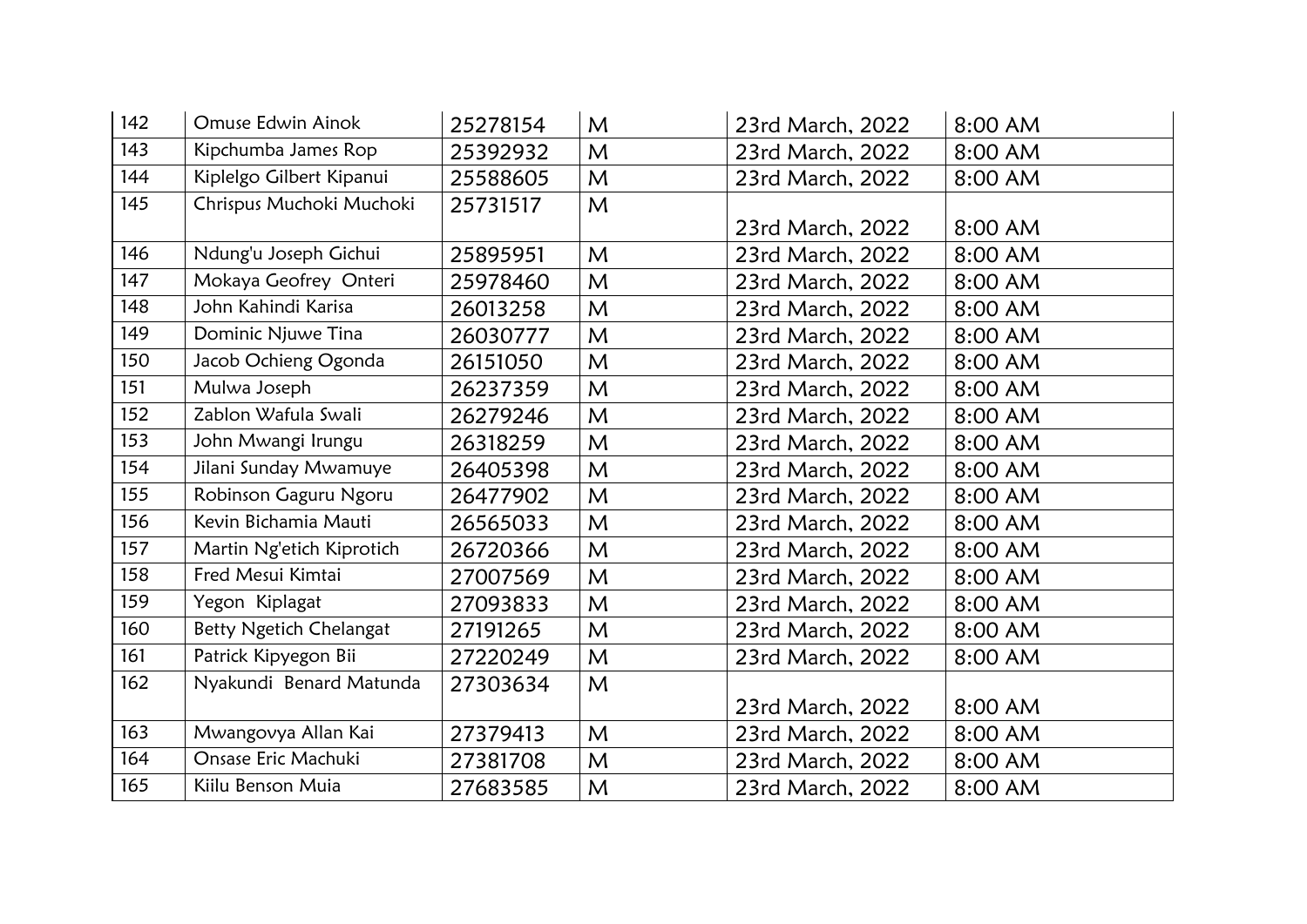| 166 | Malelu Purity Mwende     | 27859597 | $\sf F$ | 23rd March, 2022 | 8:00 AM |
|-----|--------------------------|----------|---------|------------------|---------|
| 167 | Ondieki Amos Muindi      | 27874029 | M       | 23rd March, 2022 | 8:00 AM |
| 168 | Ogembo Seith Othiambo    | 27907087 | M       | 23rd March, 2022 | 8:00 AM |
| 169 | Lowano Audi Sammy        | 27943150 | M       | 23rd March, 2022 | 8:00 AM |
| 170 | Mohamed Komogol Welly    | 28031560 | M       |                  |         |
|     |                          |          |         | 23rd March, 2022 | 8:00 AM |
| 171 | Kiura John Wachira       | 28137437 | M       | 23rd March, 2022 | 8:00 AM |
| 172 | Collins Omondi Ouko      | 28194667 | M       | 23rd March, 2022 | 8:00 AM |
| 173 | Alex Masolia Libese      | 28294332 | M       | 23rd March, 2022 | 8:00 AM |
| 174 | Peter Mbugua Kigoci      | 28447978 | M       | 23rd March, 2022 | 8:00 AM |
| 175 | Francis Kirui Cikamai    | 28470503 | M       | 23rd March, 2022 | 8:00 AM |
| 176 | Omuko Carinael Moraa     | 28550988 | M       | 23rd March, 2022 | 8:00 AM |
| 177 | Kilangat Wesley Kerich   | 28604464 | M       | 23rd March, 2022 | 8:00 AM |
| 178 | Thiaka Ayub Mwendia      | 28752545 | M       | 23rd March, 2022 | 8:00 AM |
| 179 | Charlse Mwangi Kinyua    | 28787635 | M       | 23rd March, 2022 | 8:00 AM |
| 180 | Ephantus Martin Mugo     | 28848292 | M       | 23rd March, 2022 | 8:00 AM |
| 181 | David Kimanzi Moses      | 29013952 | M       | 23rd March, 2022 | 8:00 AM |
| 182 | Martin Muita Maina       | 29124881 | M       | 23rd March, 2022 | 8:00 AM |
| 183 | Joseph Kimanzi Mwendwa   | 29146801 | M       |                  |         |
|     |                          |          |         | 23rd March, 2022 | 8:00 AM |
| 184 | Willis Otieno Ontango    | 29162452 | M       | 23rd March, 2022 | 8:00 AM |
| 185 | Simon Talaam Kibet       | 29479800 | M       | 23rd March, 2022 | 8:00 AM |
| 186 | Rotich Hosea             | 29842351 | M       | 23rd March, 2022 | 8:00 AM |
| 187 | Ndirangu                 | 29890379 | M       | 23rd March, 2022 | 8:00 AM |
| 188 | Alex George Ongoya       | 29912125 | M       | 23rd March, 2022 | 8:00 AM |
| 189 | Wanjira Stephen King'ori | 30095690 | M       | 23rd March, 2022 | 8:00 AM |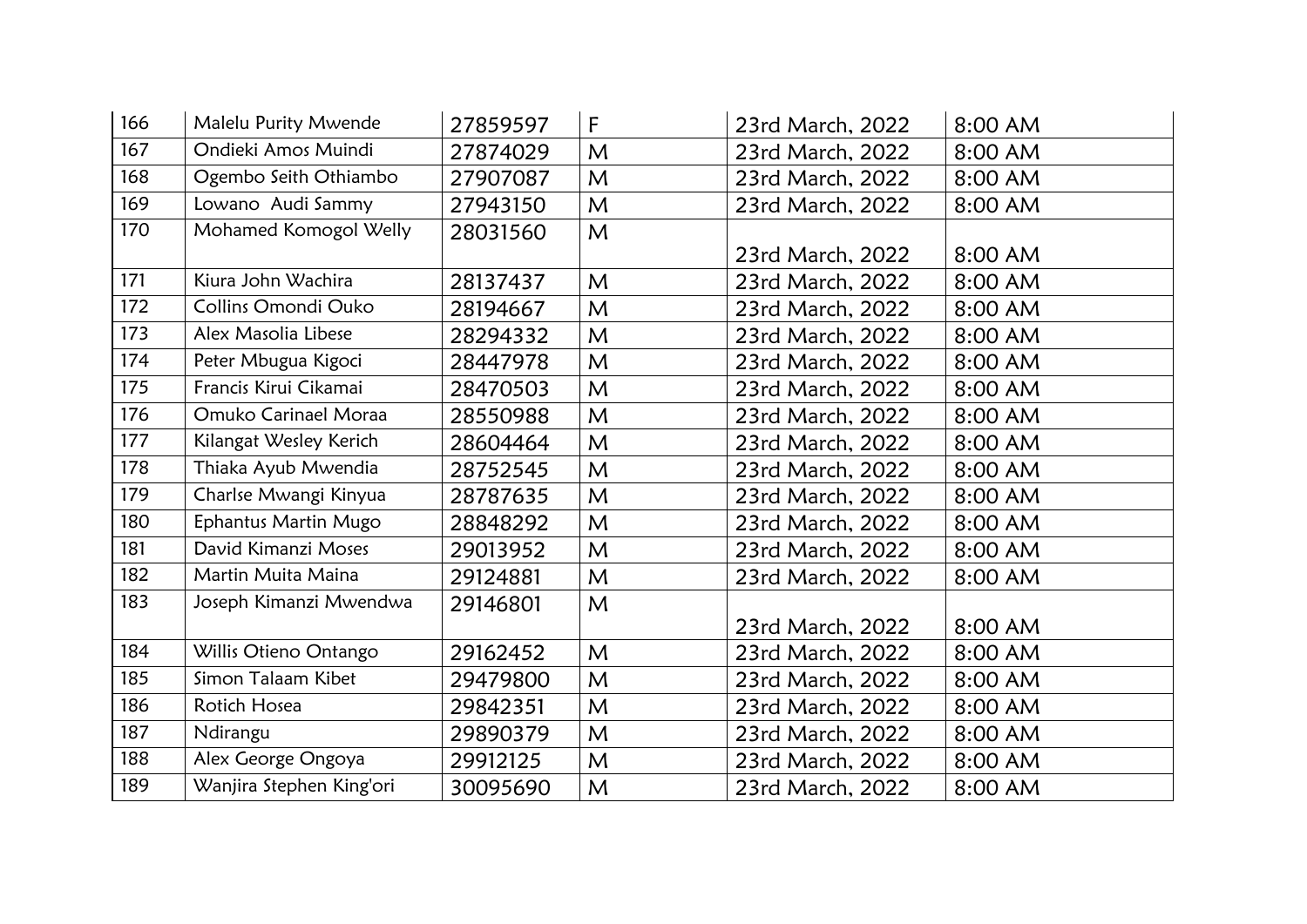| 190 | Wambui Daniel Kimani    | 30731579 | M            | 23rd March, 2022 | 8:00 AM |
|-----|-------------------------|----------|--------------|------------------|---------|
| 191 | Okech Andrewson Booth   | 30770504 | M            |                  |         |
|     |                         |          |              | 23rd March, 2022 | 8:00 AM |
| 192 | Martin Karogo Mwenyo    | 31091496 | M            | 23rd March, 2022 | 8:00 AM |
| 193 | Evans Kiano Kilusu      | 31684396 |              | 23rd March, 2022 | 8:00 AM |
| 194 | Rutto Kipchumba Raymond | 31736373 | $\mathsf{M}$ |                  |         |
|     |                         |          |              | 23rd March, 2022 | 8:00 AM |
| 195 | Obara Brian Nyamwembe   | 31777939 | M            |                  |         |
|     |                         |          |              | 23rd March, 2022 | 8:00 AM |
| 196 | Macharia Kenedy Muchiri | 32345441 | M            |                  |         |
|     |                         |          |              | 23rd March, 2022 | 8:00 AM |
| 197 | Mark Kiprop Kiplagat    | 32414473 | M            | 23rd March, 2022 | 8:00 AM |
| 198 | Metuy Noah Solitei      | 32731231 | M            | 23rd March, 2022 | 8:00 AM |
| 199 | Maxwell Mukundi Kimani  | 33270693 | $\mathsf{M}$ |                  |         |
|     |                         |          |              | 23rd March, 2022 | 8:00 AM |
| 200 | Wawasi Hamfrey Mwanolo  | 33626499 | $\mathsf{M}$ |                  |         |
|     |                         |          |              | 23rd March, 2022 | 8:00 AM |
| 201 | Ken Bett Kiprotich      | 33926592 | M            | 23rd March, 2022 | 8:00 AM |
| 202 | Kennedy Kobaai          | 34390905 | M            | 23rd March, 2022 | 8:00 AM |
| 203 | Juma Dennis Wafula      | 34951440 | M            | 23rd March, 2022 | 8:00 AM |
| 204 | Wanjiku Michael Kamau   | 35081753 | $\mathsf{F}$ | 23rd March, 2022 | 8:00 AM |
| 205 | Gideon Kipsang          | 35807992 | M            | 23rd March, 2022 | 8:00 AM |
| 206 | Gichovi Jack Gitonga    | 36051726 | M            | 23rd March, 2022 | 8:00 AM |
| 207 | Odoyo Reuben Onyango    | 36683904 | M            | 23rd March, 2022 | 8:00 AM |
| 208 | Bryan Yuma Nzioki       | 36943453 | M            | 23rd March, 2022 | 8:00 AM |
| 209 | Jackson Etaan Etukon    | 37027140 | M            | 23rd March, 2022 | 8:00 AM |
| 210 | Kengere Joseph Nyamao   | 38260033 | M            | 23rd March, 2022 | 8:00 AM |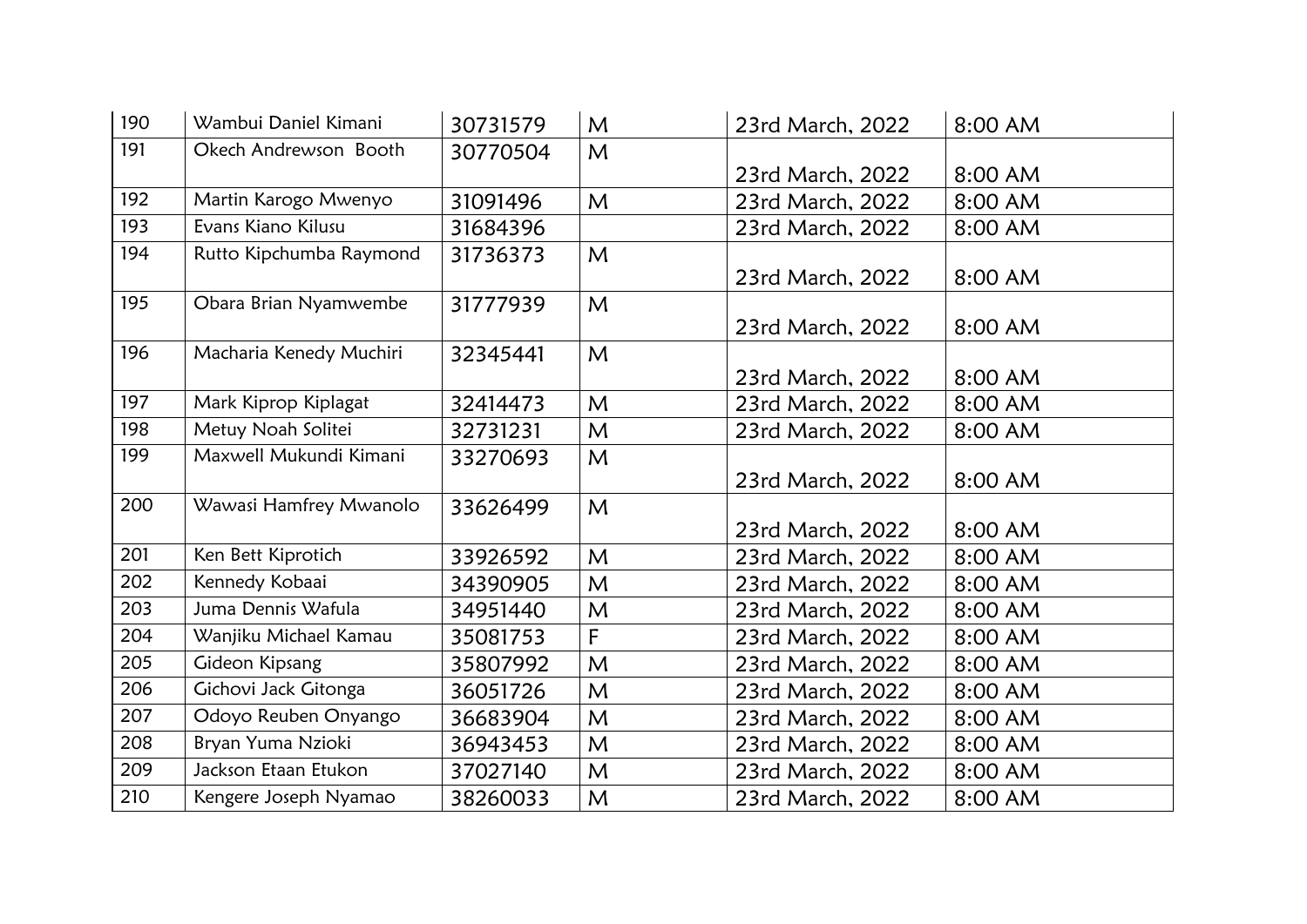| 211 | Joseph Mwendawa Kimanzi     | 39146801  | M |                  |           |
|-----|-----------------------------|-----------|---|------------------|-----------|
|     |                             |           |   | 23rd March, 2022 | 8:00 AM   |
| 212 | <b>Bishar Fille Mohamed</b> | 39560532  | M | 23rd March, 2022 | 8:00 AM   |
| 213 | Amos Oloishiro Ntutu        | 225625558 | M | 23rd March, 2022 | 8:00 AM   |
| 214 | Kinoti Charles              | 13359382  | M | 16TH MARCH, 2022 | 1:00 PM   |
| 215 | Makori John Omwoyo          | 13820867  | M | 16TH MARCH, 2022 | 1:00 PM   |
| 216 | Ayoro Fredrick Oloo         | 20082151  | M | 16TH MARCH, 2022 | 1:00 PM   |
| 217 | Paul Kithinji Mwirebua      | 20541549  | M | 16TH MARCH, 2022 | 1:00 PM   |
| 218 | Shabaan Musamiah Okumu      | 20862922  | M | 16TH MARCH, 2022 |           |
|     |                             |           |   |                  | 1:00 PM   |
| 219 | Rajab Juma Meritiang        | 21771825  | M | 16TH MARCH, 2022 | 1:00 PM   |
| 220 | Kagiri Moses                | 21808388  | M | 16TH MARCH, 2022 | 1:00 PM   |
| 221 | Kahindi Peter Gatuna        | 22006878  | M | 16TH MARCH, 2022 | 1:00 PM   |
| 222 | Stephen Ngure Matheri       | 22133459  | M | 16TH MARCH, 2022 | 1:00 PM   |
| 223 | Makori Philemon Nyaenga     | 22168398  | M | 16TH MARCH, 2022 |           |
|     |                             |           |   |                  | 1:00 PM   |
| 224 | Onyango Milton Wangira      | 22188633  | M | 16TH MARCH, 2022 |           |
|     |                             |           |   |                  | 1:00 PM   |
| 225 | Isaack Kipchoge Samoei      | 22301077  | M | 16TH MARCH, 2022 | 1:00 PM   |
| 226 | Jairus Noah Mwita           | 22858775  | M | 16TH MARCH, 2022 | 1:00 PM   |
| 227 | Rashid Muhammed Seiff       | 22968121  | M | 16TH MARCH, 2022 | 1:00 PM   |
| 228 | Andrew Bugo Ochieng         | 23166855  | M | 16TH MARCH, 2022 | $1:00$ PM |
| 229 | Sylvester Kandagor Ngetich  | 23598508  | M | 16TH MARCH, 2022 |           |
|     |                             |           |   |                  | 1:00 PM   |
| 230 | Johnstone Kenyatta Muga     | 23614943  | M | 16TH MARCH, 2022 |           |
|     |                             |           |   |                  | 1:00 PM   |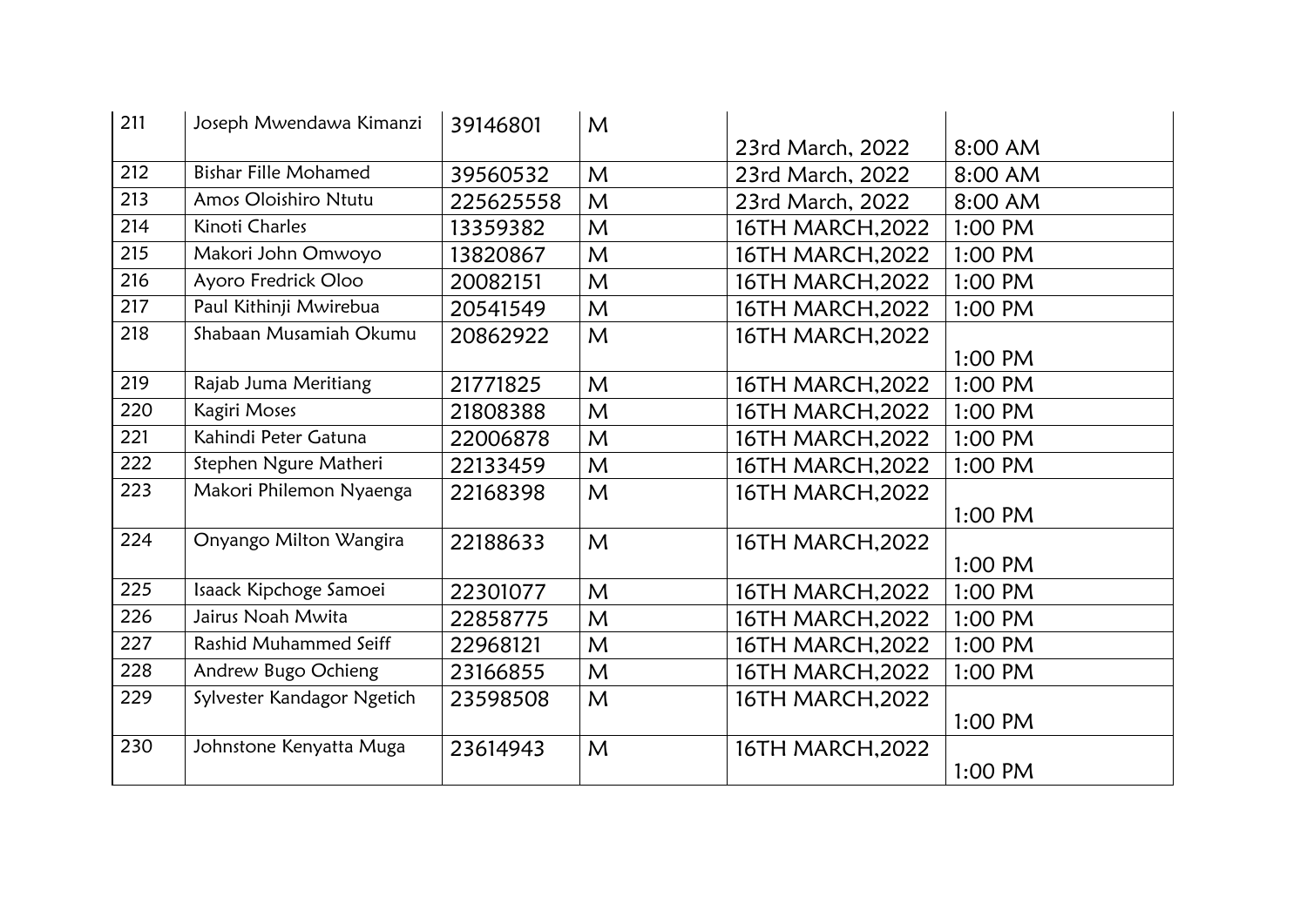| 231 | Ian Charles Wachira Mwai | 23624986 | M | 16TH MARCH, 2022 |         |
|-----|--------------------------|----------|---|------------------|---------|
|     |                          |          |   |                  | 1:00 PM |
| 232 | Shadrack Kipyego Muge    | 24079632 | F | 16TH MARCH, 2022 | 1:00 PM |
| 233 | Wamalwa Stephen Sifunya  | 24472415 | M | 16TH MARCH, 2022 |         |
|     |                          |          |   |                  | 1:00 PM |
| 234 | Moses Matara Ombogo      | 24541797 | M | 16TH MARCH, 2022 | 1:00 PM |
| 235 | Alvin Gichohi Keari      | 24678077 | M | 16TH MARCH, 2022 | 1:00 PM |
| 236 | Elimlim Omar Enyuduk     | 25008409 | M | 16TH MARCH, 2022 | 1:00 PM |
| 237 | Ngare Duncan Gitahi      | 25091137 | M | 16TH MARCH, 2022 | 1:00 PM |
| 238 | Nicholas Kiplimo Sum     | 25987451 | M | 16TH MARCH, 2022 | 1:00 PM |
| 239 | Nyale Janji Lennox       | 26319228 | M | 16TH MARCH, 2022 | 1:00 PM |
| 240 | Mwamburi Benard Katambo  | 26852534 | M | 16TH MARCH, 2022 |         |
|     |                          |          |   |                  | 1:00 PM |
| 241 | Muswanyi Peter Alumasa   | 26914529 | M | 16TH MARCH, 2022 | 1:00 PM |
| 242 | David Chege Wamaitha     | 26999370 | M | 16TH MARCH, 2022 | 1:00 PM |
| 243 | Kisavi Amos Mulatya      | 27066682 | M | 16TH MARCH, 2022 | 1:00 PM |
| 244 | Caleb Wafula Maelo       | 27576459 | M | 16TH MARCH, 2022 | 1:00 PM |
| 245 | Robert Ombati Makori     | 27583171 | M | 16TH MARCH, 2022 | 1:00 PM |
| 246 | Agwayo Kennedy Ouma      | 27749346 | M | 16TH MARCH, 2022 | 1:00 PM |
| 247 | Caroline Wangui Mathenge | 27944752 | M | 16TH MARCH, 2022 |         |
|     |                          |          |   |                  | 1:00 PM |
| 248 | Wafula Vitalis Masinde   | 28188433 | M | 16TH MARCH, 2022 | 1:00 PM |
| 249 | Nzinga John Nzuki        | 28336938 | M | 16TH MARCH, 2022 | 1:00 PM |
| 250 | Mwangeje Moses Mwanjau   | 28474293 | M | 16TH MARCH, 2022 |         |
|     |                          |          |   |                  | 1:00 PM |
| 251 | Ndambuki Paul Nyanie     | 28478197 | M | 16TH MARCH, 2022 | 1:00 PM |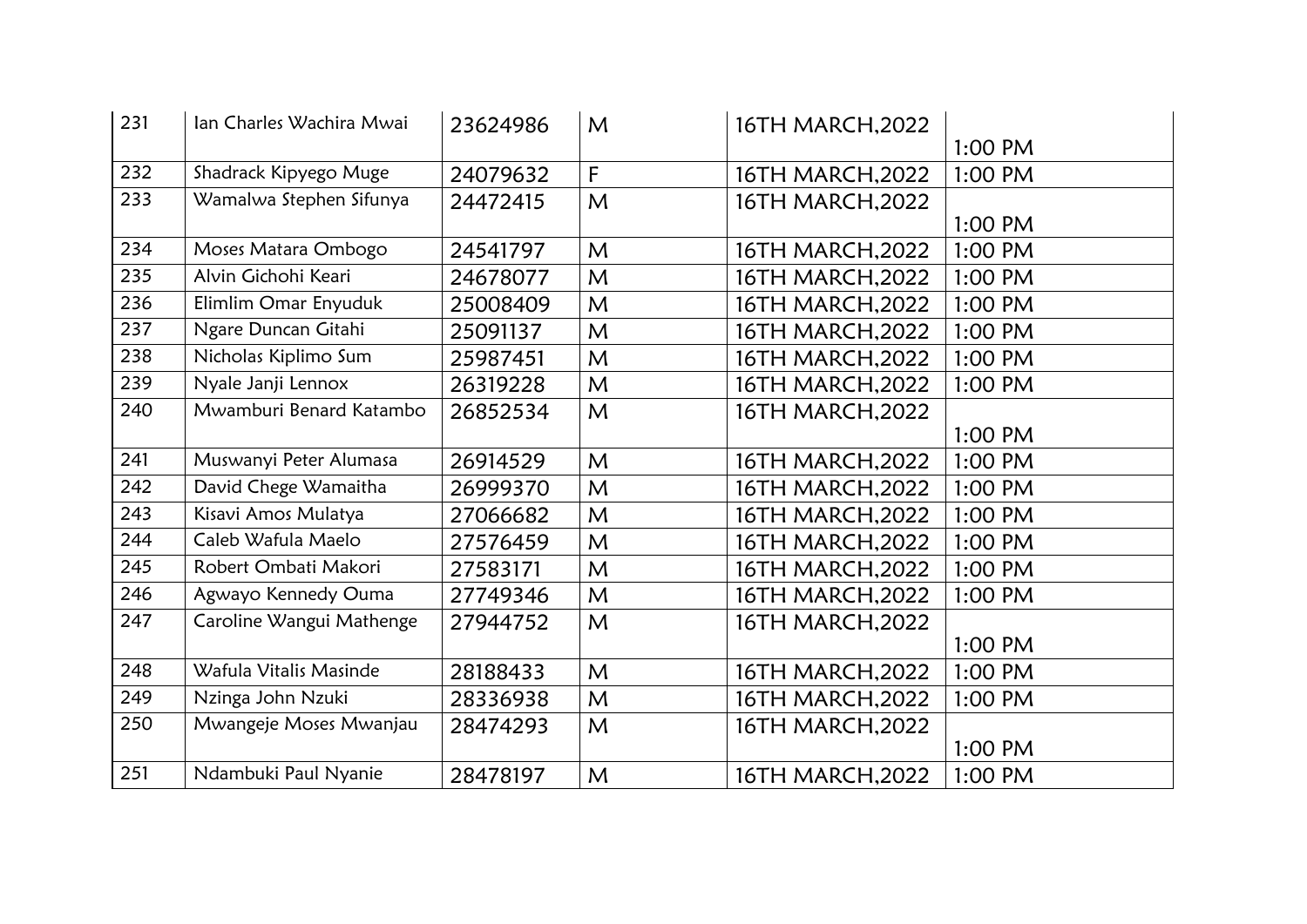| 252 | Kagwa Joseph Kamau        | 28489006 | M | 16TH MARCH, 2022 | 1:00 PM |
|-----|---------------------------|----------|---|------------------|---------|
| 253 | Muli John Mwikuyu         | 28967128 | M | 16TH MARCH, 2022 | 1:00 PM |
| 254 | Njoroge David Thuo        | 29017611 | M | 16TH MARCH, 2022 | 1:00 PM |
| 255 | Okila Atom Nabutere       | 29195717 | M | 16TH MARCH, 2022 | 1:00 PM |
| 256 | Juma Bryan Omondi         | 29641801 | M | 16TH MARCH, 2022 | 1:00 PM |
| 257 | Kahindi Changawa Charo    | 29649262 | M | 16TH MARCH, 2022 |         |
|     |                           |          |   |                  | 1:00 PM |
| 258 | Naleke Solomon Kipelian   | 29925504 | M | 16TH MARCH, 2022 |         |
|     |                           |          |   |                  | 1:00 PM |
| 259 | Vincent Kipngetich Korgat | 30315220 | M | 16TH MARCH, 2022 |         |
|     |                           |          |   |                  | 1:00 PM |
| 260 | Peter Kajaranja Njoroge   | 30461844 | M | 16TH MARCH, 2022 | 1:00 PM |
| 261 | Thoya Ishmnel Rashid      | 30501864 | M | 16TH MARCH, 2022 | 1:00 PM |
| 262 | Noor Dahir Dube           | 31152667 | M | 16TH MARCH, 2022 | 1:00 PM |
| 263 | Salim Ibrahim Logielan    | 31369068 | M | 16TH MARCH, 2022 | 1:00 PM |
| 264 | James Kimondo Waweru      | 31383632 | M | 16TH MARCH, 2022 | 1:00 PM |
| 265 | Gilbert Kiplangat Yegon   | 31655483 |   | 16TH MARCH, 2022 | 1:00 PM |
| 266 | Felix Muga Otieno         | 31873177 | M | 16TH MARCH, 2022 | 1:00 PM |
| 267 | Makau John Kitheka        | 32460227 | M | 16TH MARCH, 2022 | 1:00 PM |
| 268 | Emmanuel Kimurgor         | 33875707 | M | 16TH MARCH, 2022 | 1:00 PM |
| 269 | Mwiti Hilary Muguna       | 35301744 | M | 16TH MARCH, 2022 | 1:00 PM |
| 270 | Robinson Oduogo Edward    | 36758961 | M | 16TH MARCH, 2022 |         |
|     |                           |          |   |                  | 1:00 PM |
| 271 | Derrick Obuya Onyango     | 39768762 | M | 16TH MARCH, 2022 | 1:00 PM |
| 272 | Ndungu Joseph Gichuhi     | 2585951  | M | 16TH MARCH, 2022 | 1:00PM  |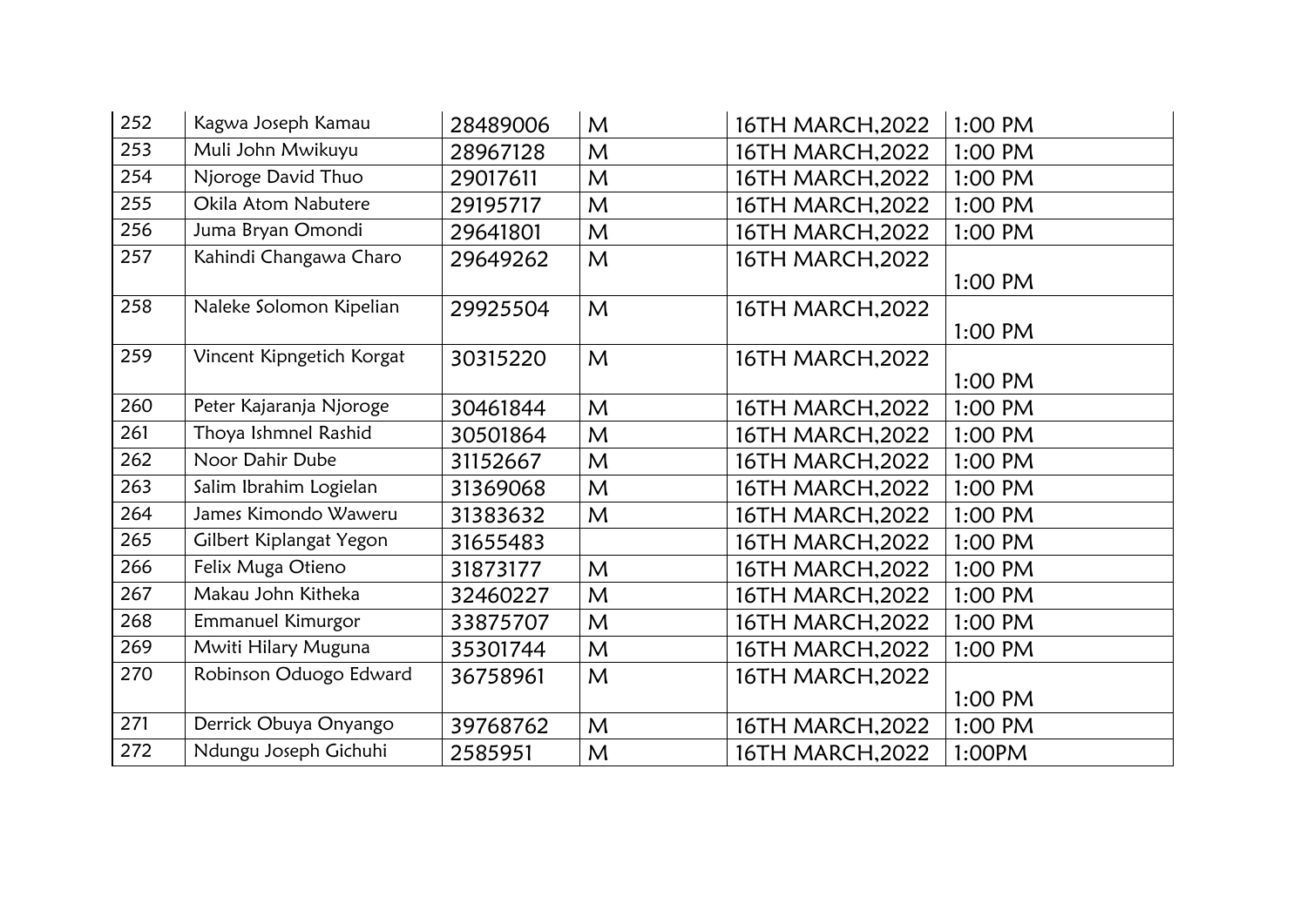| 273 | Mwangi Stephen Mbugua       | 12441408 | M            | 16TH MARCH, 2022 | 1:00PM |
|-----|-----------------------------|----------|--------------|------------------|--------|
| 274 | Tirus Ngugi Mbuthia         | 22214712 | M            | 16TH MARCH, 2022 | 1:00PM |
| 275 | Victor Nyangau Kenyoru      | 22488124 | M            | 16TH MARCH, 2022 | 1:00PM |
| 276 | Boaz Kipkoech Yego          | 22624024 | M            | 16TH MARCH, 2022 | 1:00PM |
| 277 | Godhard Ombogo Ouma         | 22962991 | $\mathsf{M}$ | 16TH MARCH, 2022 | 1:00PM |
| 278 | Peter Nderitu Theuri        | 23441829 | M            | 16TH MARCH, 2022 | 1:00PM |
| 279 | Muthomi David Marangwi      | 23714881 | M            | 16TH MARCH, 2022 | 1:00PM |
| 280 | Sarah Atieno Oganda         | 23723913 | F            | 16TH MARCH, 2022 | 1:00PM |
| 281 | Mworia Nicholas Kianira     | 23917164 | M            | 16TH MARCH, 2022 | 1:00PM |
| 282 | Caroline Murugi Mwaniki     | 24111174 | M            | 16TH MARCH, 2022 | 1:00PM |
| 283 | David Kagevera Luva         | 24156445 | M            | 16TH MARCH, 2022 | 1:00PM |
| 284 | Juma Justus Ndiragu         | 24529016 | M            | 16TH MARCH, 2022 | 1:00PM |
| 285 | Benson Ongeri Obwoge        | 25290055 | M            | 16TH MARCH, 2022 | 1:00PM |
| 286 | Musyoka John Muimi          | 25524181 | M            | 16TH MARCH, 2022 | 1:00PM |
| 287 | Dennis Kipyegon Kirui       | 25802215 | M            | 16TH MARCH, 2022 | 1:00PM |
| 288 | Inagai Moses Osukuku        | 26173433 | M            | 16TH MARCH, 2022 | 1:00PM |
| 289 | Oruko Cleophas Peter        | 26308055 | M            | 16TH MARCH, 2022 | 1:00PM |
| 290 | <b>Benard Nyangau Obare</b> | 26312793 | M            | 16TH MARCH, 2022 | 1:00PM |
| 291 | Kipkemoi Teito              | 27300397 | M            | 16TH MARCH, 2022 | 1:00PM |
| 292 | Anthony Kamendi Kiragu      | 27584629 | M            | 16TH MARCH, 2022 | 1:00PM |
| 293 | Rotich Leonard              | 28026242 | M            | 16TH MARCH, 2022 | 1:00PM |
| 294 | Martin Munene Kabuthia      | 28282516 | M            | 16TH MARCH, 2022 | 1:00PM |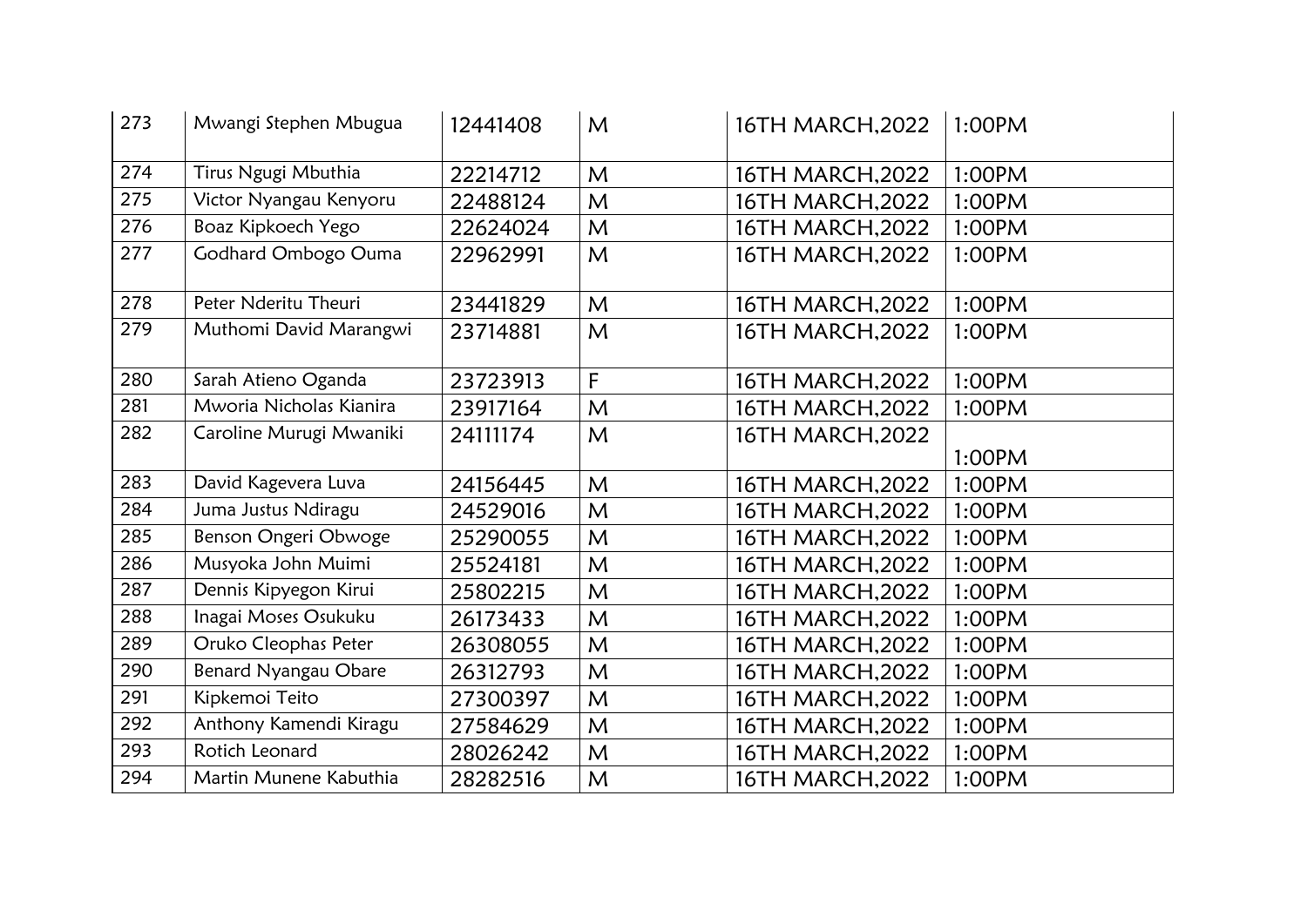| 295 | Okachi Samson Nyakundi       | 28396703 | M            | 16TH MARCH, 2022    | 1:00PM             |
|-----|------------------------------|----------|--------------|---------------------|--------------------|
| 296 | Kinesley Nyarango Nyakundi   | 28474487 | $\mathsf{M}$ | 16TH MARCH, 2022    | 1:00PM             |
| 297 | Towett Zephania              | 28486050 | M            | 16TH MARCH, 2022    | 1:00PM             |
| 298 | Shedrack Musyoka Musyoki     | 28749453 | M            | 16TH MARCH, 2022    | 1:00PM             |
| 299 | Onzunga Otieno Stephen       | 28856228 | M            | 16TH MARCH, 2022    | 1:00PM             |
| 300 | Geofry Kiprop                | 28985481 | M            | 16TH MARCH, 2022    | 1:00PM             |
| 301 | Amon Kipkoech Chepkwony      | 29299629 | $\mathsf{M}$ | 16TH MARCH, 2022    | 1:00PM             |
| 302 | Dominic Cheruiyot Ngetich    | 29548903 | M            | 16TH MARCH, 2022    | 1:00PM             |
| 303 | Musyoka Jimmy Kyule          | 29826266 | M            | 16TH MARCH, 2022    | 1:00PM             |
| 304 | Douglas Kimathi Mbaabu       | 29870864 | M            | 16TH MARCH, 2022    | 1:00PM             |
| 305 | Kipruto Enock Ronoh          | 29996762 | M            | 16TH MARCH, 2022    | 1:00PM             |
| 306 | Kamau Daniel Dereba          | 30260214 | M            | 16TH MARCH, 2022    | 1:00PM             |
| 307 | Shivachi Jerry Russels       | 30425550 | M            | 16TH MARCH, 2022    | 1:00PM             |
| 308 | Melvin Aswan Osweta          | 31193263 | F            | 16TH MARCH, 2022    | 1:00PM             |
| 309 | Kones Kipyegon Kennedy       | 32368245 | M            | 16TH MARCH, 2022    | 1:00PM             |
| 310 | Jonathan Mukila Mutindi      | 32579138 | F            | 16TH MARCH, 2022    | 1:00PM             |
| 311 | Morara David Arosi           | 35577546 | M            | 16TH MARCH, 2022    | 1:00PM             |
| 312 | <b>Collins Mutune Kituku</b> | 38834245 |              | 16TH MARCH, 2022    | 1:00PM             |
| 313 | Ruguru Peter Kamau           | 2300163  | $\mathsf{M}$ | 17TH MARCH,<br>2022 | 1:00 <sub>pm</sub> |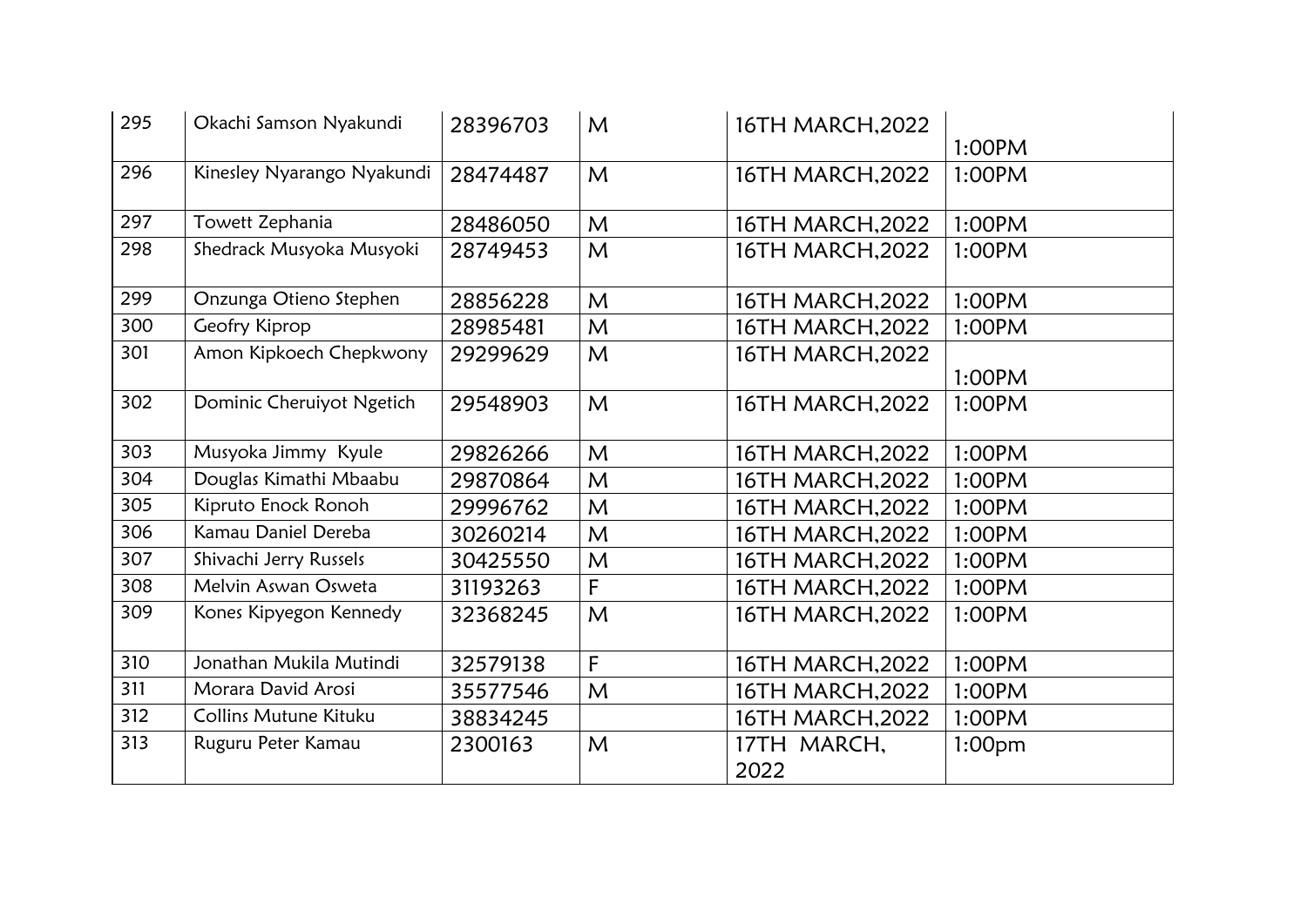| 314 | Nicholas Sigey                        | 20805207 | M            | 17TH MARCH,<br>2022 | 1:00 <sub>pm</sub> |
|-----|---------------------------------------|----------|--------------|---------------------|--------------------|
| 315 | Ratemo Albert Onsongo                 | 20868307 | $\mathsf{M}$ | 17TH MARCH,<br>2022 | 1:00 <sub>pm</sub> |
| 316 | Munywoki Fidelis Musyoka              | 21455969 | M            | 17TH MARCH,<br>2022 | 1:00 <sub>pm</sub> |
| 317 | Dominic Kipkemboi<br>Kipyegon         | 21489088 | M            | 17TH MARCH,<br>2022 | 1:00 <sub>pm</sub> |
| 318 | Ndung'u Monica Njambi                 | 21694201 | F            | 17TH MARCH,<br>2022 | 1:00 <sub>pm</sub> |
| 319 | Kwamboka Myra                         | 21997317 | F            | 17TH MARCH,<br>2022 | 1:00 <sub>pm</sub> |
| 320 | Daniel Omukhulu Nzabanyi              | 22058442 | M            | 17TH MARCH,<br>2022 | 1:00 <sub>pm</sub> |
| 321 | Mwangi John Kibogo                    | 22322278 | M            | 17TH MARCH,<br>2022 | 1:00 <sub>pm</sub> |
| 322 | Laban Motaroki Obaga                  | 22911746 | M            | 17TH MARCH,<br>2022 | 1:00 <sub>pm</sub> |
| 323 | <b>Tsuma Daniel Maurice</b><br>Eshimo | 23532553 | M            | 17TH MARCH,<br>2022 | 1:00 <sub>pm</sub> |
| 324 | Justus Mungali Kasau                  | 23540813 | M            | 17TH MARCH,<br>2022 | 1:00 <sub>pm</sub> |
| 325 | David Peter Munyao                    | 23803961 | M            | 17TH MARCH,<br>2022 | 1:00 <sub>pm</sub> |
| 326 | Maru Richard Kipke Moi                | 24044152 | M            | 17TH MARCH,<br>2022 | 1:00 <sub>pm</sub> |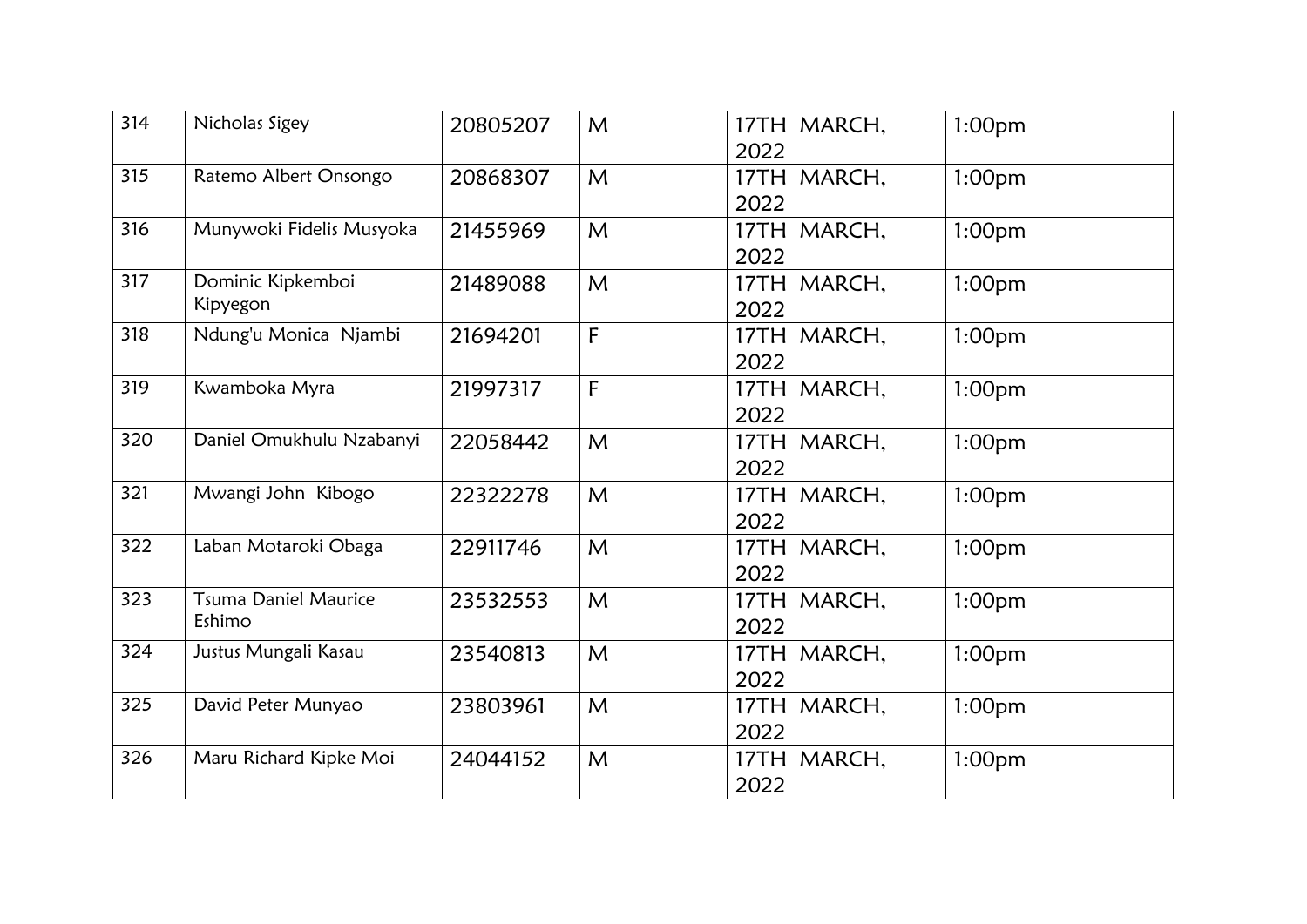| 327 | Obwoge Peter Omete         | 24269843 | M | 17TH MARCH,<br>2022 | 1:00 <sub>pm</sub> |
|-----|----------------------------|----------|---|---------------------|--------------------|
| 328 | Jonn Kubei Ananda Semo     | 24544647 | M | 17TH MARCH,<br>2022 | 1:00 <sub>pm</sub> |
| 329 | Onyango Steve Hilary Ouko  | 26941018 | M | 17TH MARCH,<br>2022 | 1:00 <sub>pm</sub> |
| 330 | Nyaga Ayani Stella Murugi  | 26996968 | M | 17TH MARCH,<br>2022 | 1:00 <sub>pm</sub> |
| 331 | Mghaga Justine Soghona     | 27279543 | M | 17TH MARCH,<br>2022 | 1:00 <sub>pm</sub> |
| 332 | Christopher Imbwaka Olihdo | 27381067 | M | 17TH MARCH,<br>2022 | 1:00 <sub>pm</sub> |
| 333 | Moturi Chartin Mdenga      | 27496326 | M | 17TH MARCH,<br>2022 | 1:00 <sub>pm</sub> |
| 334 | Fredrick Kibet Rotich      | 27539856 | M | 17TH MARCH,<br>2022 | 1:00 <sub>pm</sub> |
| 335 | Samwel Midamba Adoyo       | 28518501 | M | 17TH MARCH,<br>2022 | 1:00 <sub>pm</sub> |
| 336 | Mutiso Joseph Maingi       | 28642506 | M | 17TH MARCH,<br>2022 | 1:00 <sub>pm</sub> |
| 337 | Sabai Joseph Wambura       | 29446659 | M | 17TH MARCH,<br>2022 | 1:00 <sub>pm</sub> |
| 338 | Cosmas Kipchirchir Kemboi  | 29597718 | M | 17TH MARCH,<br>2022 | 1:00 <sub>pm</sub> |
| 339 | Martin Murugu              | 29862811 | M | 17TH MARCH,<br>2022 | 1:00 <sub>pm</sub> |